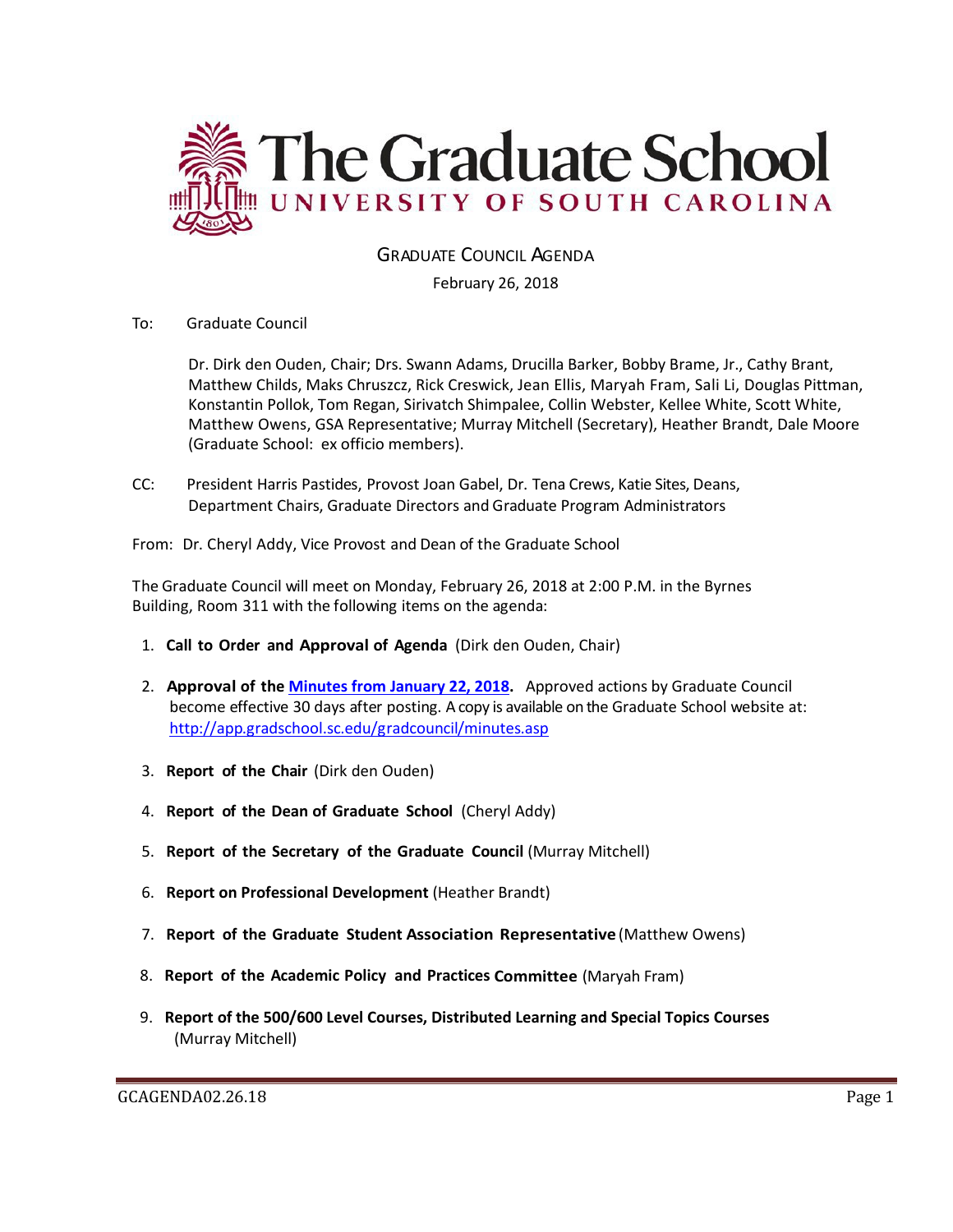This report is presented to Council for informational purposes only; no action is necessary.

### **500/600 Level Courses**

- **EDEX 581** (3) Teaching Reading in the Content Area to Adolescents with Reading Disabilities (Course Change Proposal; Fall 2019).
- **CRJU 558** (3) Crime Over the Life Course (New Course Proposal; Fall 2018)
- **PHYS 542** (4) Advanced Experimental Physics II (New Course Proposal; Fall 2019)
- **POLI 542** (3) Research in Language Conflict and Language Rights (New Course Proposal, Cross list with LING 542; Fall 2018).

#### **Distributed Learning Proposals**

None at this time

#### **Special Topics Courses**

**EDUC 632** (3) Promoting School Success in Homeless and other High Risk Students. (Spring 2018) **EDUC 633** (3) Teaching Student Centered Mathematics in Grades K-8 (Spring 2018) **ENHS 592** (3) Oceans and Human Health: An Ecosystem and Public Health Perspective (Spring 2018) **ENHS 793** (3) Environmental Nanoscience Laboratory (Spring 2018) **HSPM 791** (3) Comparative Health System-Case Study in India (Summer 2018) **HSPM 791** (3) Taiwan's Health System in Transition (Summer 2018) **IBUS 790** (3) Business Anthropology (Spring 2018) **IBUS 790** (3) Economic Development: Strategies and Institutions (Spring 2018) **IBUS 790** (3) The Business Case for Services Offshoring (Spring 2018) **MUSC 776** (3) Current Readings and Research in Piano Pedagogy (Fall 2018) **MUSC 787** (3) Research Methods in Music (Fall 2018) **PHYT 777** (3) Health Promotion & Wellness in Physical Therapy (Summer 2018)

#### 10. **Associate Graduate Faculty Nominations** (Murray Mitchell)

| Name:       | Yasha Jones Becton (EdD)    |
|-------------|-----------------------------|
| Department: | Curriculum and Instruction  |
| Term:       | Spring $2018 -$ Spring 2024 |
| Name:       | Jennifer R. O'Neill (PhD)   |
| Department: | <b>Exercise Science</b>     |
| Term:       | Spring $2018 -$ Spring 2024 |

| Name:       | Raymond W. Thompson (PhD)   |
|-------------|-----------------------------|
| Department: | Exercise Science            |
| Term:       | Spring $2018 -$ Spring 2024 |

#### 11. **Fellowships and Scholarships Committee** (Scott White)

#### 12. **Report of Science, Math, and Related Professional Programs Committee** (Rick Creswick)

Below is a list of proposals reviewed by the Committee. Each curricular action can be viewed at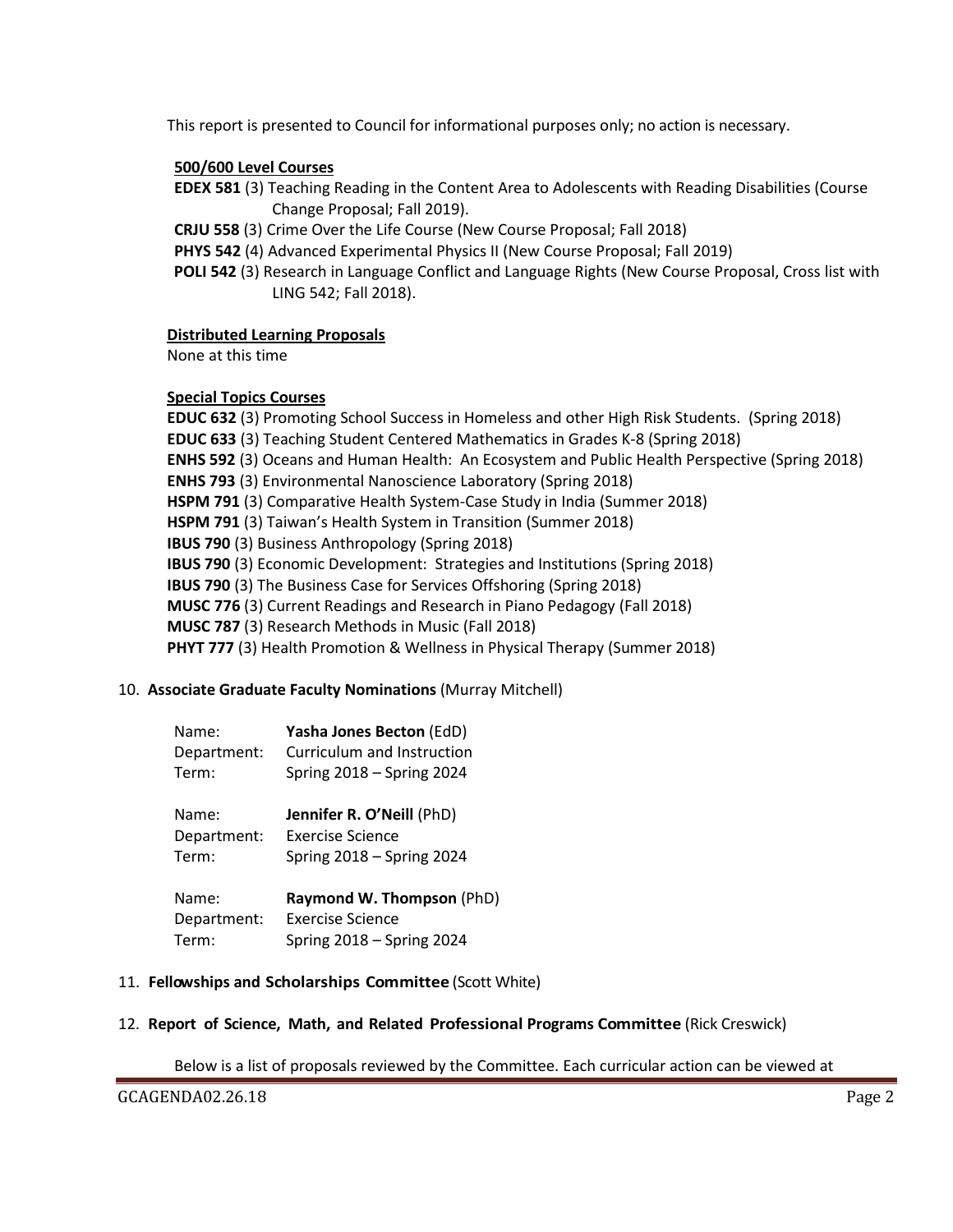this Public Agenda review site:

<https://www.sc.edu/programproposal/agenda/?id=41&code=GCO>

At this Public Agenda link, the individual proposals are not live-linked, but agenda items are listed in alphabetical order. To view the full proposals, GC members and Committee Chairs still need to go to the Committee Review site, and filter for "Committees", then for the "Committee" called "Added to Grad Council agenda."

- **BMSC Major / Degree Program**, PhD in Biomedical Sciences, Medicine, Change to Existing Program: Fall 2019
- **ENHS 796** (3) Introduction to Nanoanalytics, Public Health, NCP: Spring 2018
- **EPID 802** (3) Epidemiologic Methods III, Public Health, CCP: Fall 2019
- **HPEB Academic Certificate**, Graduate Certificate in Health Communication, Public Health, Change to Existing Program: Fall 2019
- **HPEB 811** (3) Advanced Public Health Communication: Theory and Methods, Public Health, NCP: Spring 2018
- **NPSY Academic Certificate**, Certificate of Graduate Study in Psychiatric Rehabilitation, Medicine, Change to Existing Program: Fall 2019

# 13. **Report of the Humanities, Social Sciences, Education, and Related Professional Programs Committee** (Cathy Brant)

Below is a list of proposals reviewed by the Committee. Each curricular action can be viewed at this Public Agenda review site:

## <https://www.sc.edu/programproposal/agenda/?id=41&code=GCO>

At this Public Agenda link, the individual proposals are not live-linked, but agenda items are listed in alphabetical order. To view the full proposals, GC members and Committee Chairs still need to go to the Committee Review site, and filter for "Committees", then for the "Committee" called "Added to Grad Council agenda."

- **ATEP 701** (3) Principles of Evidenced-Based Medicine, Public Health, NCP: Spring 2018
- **ATEP 712** (2) Clinical Experiences in Athletic Training II, Public Health, NCP: Spring 2018
- **ATEP 713** (2) Clinical Experiences in Athletic Training III, Public Health, NCP: Spring 2018
- **ATEP 730** (3) Behavioral Health and Wellness, Public Health, NCP: Spring 2018
- **GEOG Major / Degree Program**, MS in Geography, Arts and Sciences, Change to Existing Program: Fall 2018
- **GEOG Major / Degree Program**, PhD in Geography, Arts and Sciences, Change to Existing Program: Fall 2018
- **GEOG Major / Degree Program**, MA in Geography, Arts and Sciences, Change to Existing Program: Fall 2018